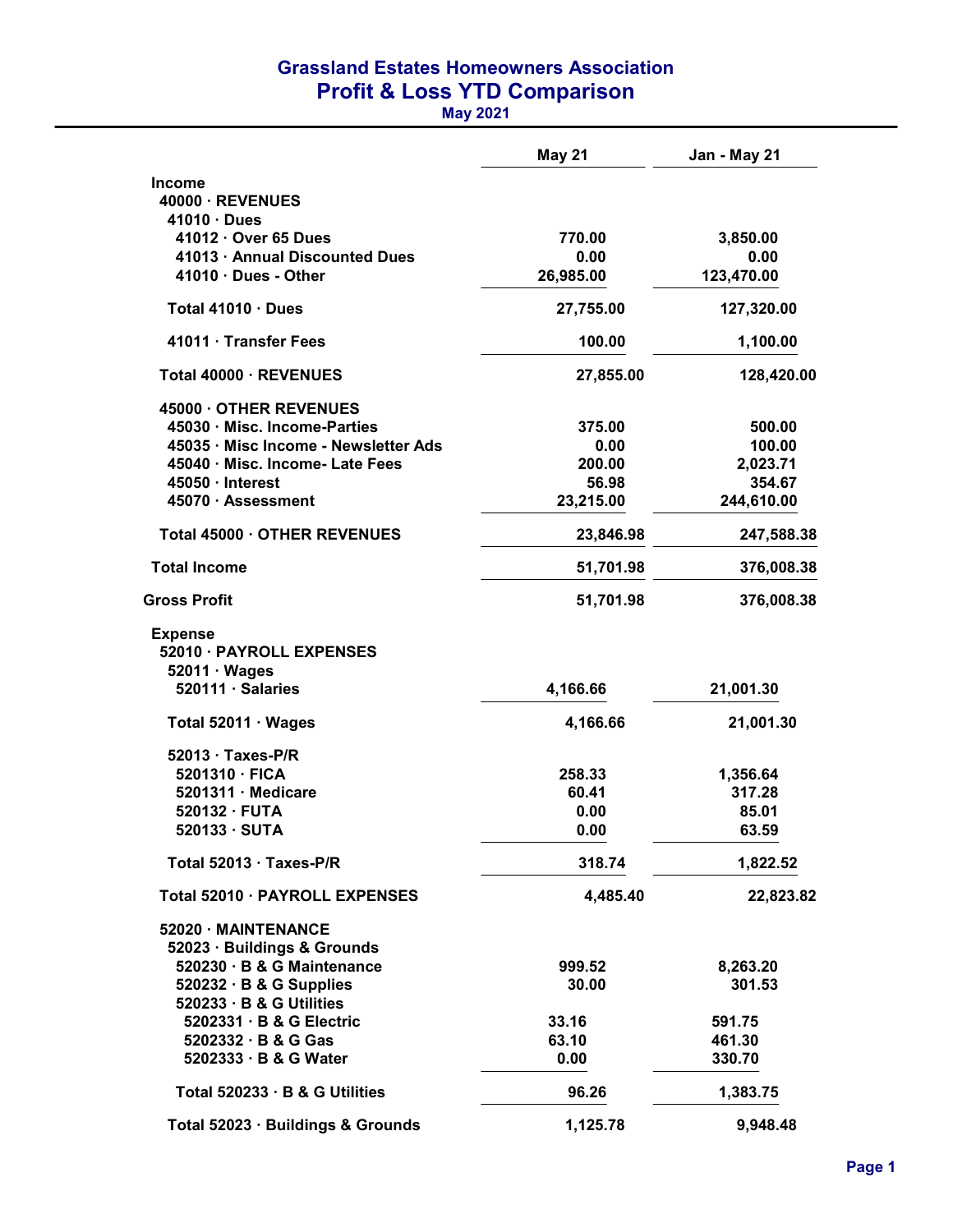## Grassland Estates Homeowners Association Profit & Loss YTD Comparison

May 2021

|                                                   | <b>May 21</b> | Jan - May 21 |
|---------------------------------------------------|---------------|--------------|
| $52024 \cdot Pool$                                |               |              |
| 520240 · Pool Maintenance                         | 0.00          | 4,596.75     |
| 520241 · Pool Repairs                             | 0.00          | 441.12       |
| 520242 · Pool Supplies<br>520243 · Pool Utilities | 816.18        | 816.18       |
| 5202431 · Pool Electricity                        | 159.53        | 665.65       |
| 5202432 · Pool Gas                                | 59.80         | 300.33       |
| 5202433 · Pool Water                              | 23.11         | 166.02       |
| Total 520243 · Pool Utilities                     | 242.44        | 1,132.00     |
| 5202434 · Pool Concessions                        | 1,002.95      | 1,002.95     |
| 5202435 · Pool Remodel                            | 138,101.30    | 450,799.83   |
| Total 52024 · Pool                                | 140,162.87    | 458,788.83   |
| 52025 · Common Area                               |               |              |
| 520250 · CA Maintenance                           | 1,659.83      | 6,635.49     |
| 520251 · CA Repairs<br>520253 · CA Utilities      | 1,085.00      | 5,770.00     |
| 5202531 · CA Electric                             | 43.12         | 216.59       |
| 5202533 · CA Water                                | 165.39        | 1,244.80     |
|                                                   |               |              |
| Total 520253 · CA Utilities                       | 208.51        | 1,461.39     |
| Total 52025 · Common Area                         | 2,953.34      | 13,866.88    |
| Total 52020 · MAINTENANCE                         | 144,241.99    | 482,604.19   |
| 52060 · INSURANCE                                 |               |              |
| 52061 · Directors & Officers Insurance            | 0.00          | 4,282.00     |
| Total 52060 · INSURANCE                           | 0.00          | 4,282.00     |
| 52090 TAXES-OTHER                                 |               |              |
| 52094 · Income Tax                                | 588.00        | 588.00       |
| Total 52090 · TAXES-OTHER                         | 588.00        | 588.00       |
| 52100 CONSULTING FEES                             |               |              |
| 52102 · Accounting/Legal                          | 3,425.31      | 9,541.46     |
| 52103 · Bookeeping Services                       | 1,050.00      | 5,250.00     |
| Total 52100 · CONSULTING FEES                     | 4,475.31      | 14,791.46    |
| 52110 OVERHEAD EXPENSES                           |               |              |
| 52111 · Office Supplies                           | 100.07        | 1,061.43     |
| 52112 · Telephone                                 | 174.32        | 867.73       |
| 52113 · Postage                                   | 0.00          | 554.77       |
| 52114 · Internet-Website                          | 0.00          | 198.68       |
| 52118 · Member Relations                          |               |              |
| 521181 · Neighborhood Relations                   |               |              |
| 521181E · Easter Egg Hunt                         | 0.00          | 608.90       |
| Total 521181 · Neighborhood Relations             | 0.00          | 608.90       |